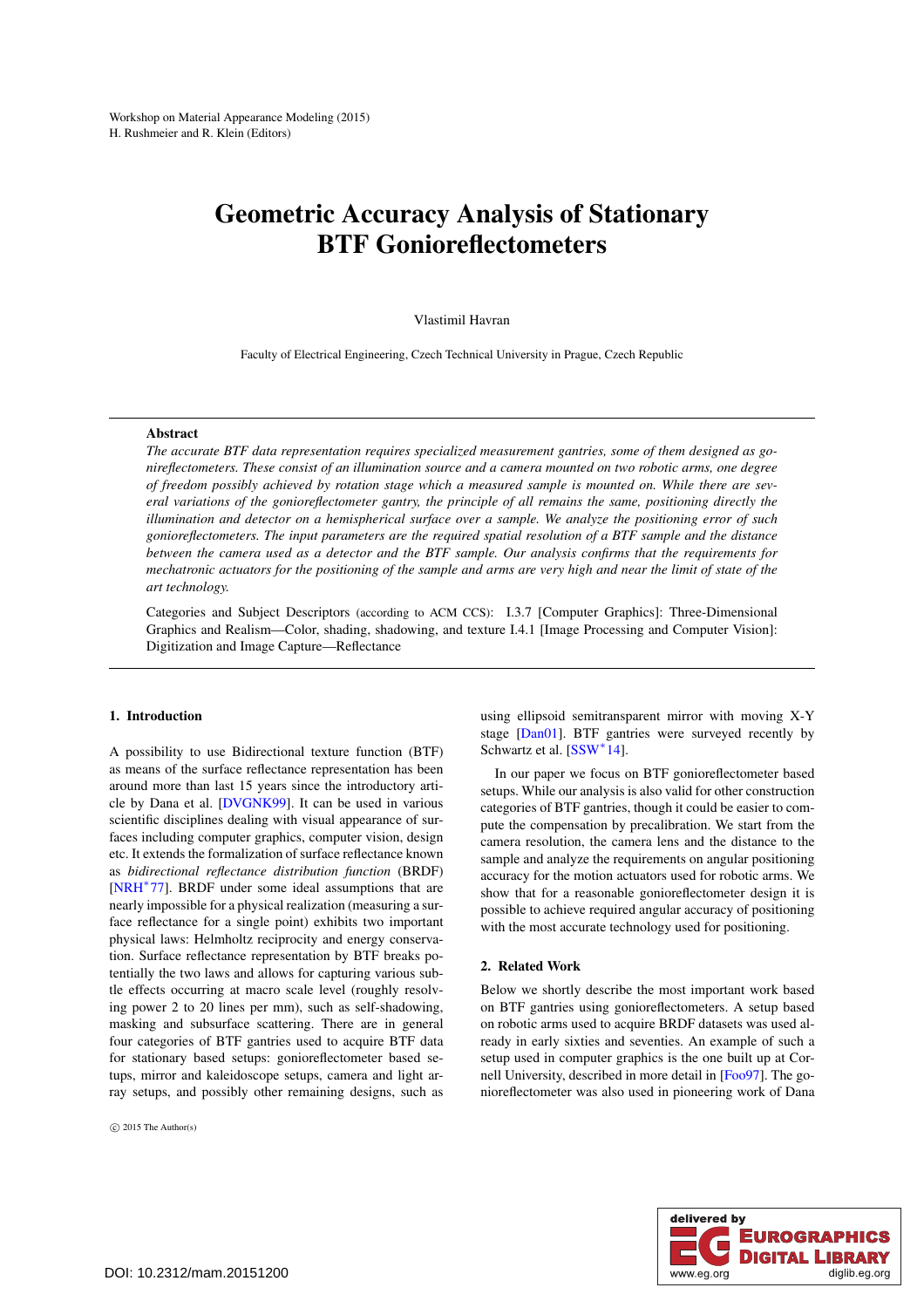<span id="page-1-1"></span>

Figure 1: *Geometric situation to evaluate a positioning error for incorrectly rotating the robotic arm by error angle* ∆θ *over the sample of size* 2*s centered at point S, when viewed by a pinhole camera from distance d and with lens of focal length f , using a camera sensor with a pixel size p.*

<span id="page-1-0"></span>et al. [\[DVGNK99\]](#page-4-0), where one degree of freedom was oriented manually and the three by a robotic arm. Another setup was built by Sattler et al. [\[SSK03\]](#page-4-5) at the University of Bonn, where a sampler holder is put onto the robotic arm with 3 degrees of freedom, the illumination source is fixed in space and the camera is moving along a semicircle-railsystem. An Intellitel SCORBOT-ER 4u robot arm is used to position and orientate the sample holder, achieving for three degrees of freedom. This gantry was revised to use another camera  $[MMS^*04]$  $[MMS^*04]$  and later to allow for spectral measurements [\[RSK10\]](#page-4-7). More recent gonioreflectometer BTF gantry was described by Filip et al. [\[FVH](#page-4-8)<sup>\*</sup>13], where a sample holder is mounted on a rotating stage, the camera moves with one degree of freedom, and a light source by two other degrees of freedom. Another interesting BRDF gonioreflectometer based setup achieving a high accuracy measurement was described by Huenerhoff et al. [\[HGH06\]](#page-4-9). This setup uses an accurate robot with 5-degrees of freedom for a sampler holder and a large rotational stage for moving the light source while the camera is fixed.

From the work related to surface normal orientation for BRDF and BTF let us mention the two contributions. Magnor [\[Mag03\]](#page-4-10) studied the change of BRDF when changing the normal orientation. The method to estimate a correct sample plane during the BTF measurement to allow for images registration was proposed by Vávra and Filip [\[VF12\]](#page-4-11), considering incorrect tilt of a sample normal to the plane with registration marks used in BTF gantry.

In general, all the described gonioreflectometers follow the same principle - a light source and a camera move around the measured sample along a hemisphere. Possibly, some BRDF gonioreflectometer based setups are simplified as they are designed only for isotropic surfaces. Most of existing BRDF gonireflectometers could be redesigned to acquire BTF data as well, by changing the detector to camera and possibly changing the light source.

## 3. Analysis Background

Due to mechanical play of any setup, each captured image has its own and unique coordinates for positioning both camera and illumination source. We want to analyze the required accuracy and repeatibility of positioning the camera with respect to a sample with three applications:

- accuracy of measurement with respect to the positioning of a sample, which is important for highly glossy surfaces, in particular to the peak of a specular lobe,
- the opposite task the required accuracy of positioning the sample in a BTF gantry, assuming the measured sample is nearly flat,
- necessity to compute the individual registration of all captured images or not, when the registration using only precomputed data could be applied. In case of high reproducibility of a camera and a light source positions along hemishphere the individual registration is not needed.

Our analysis starts from a simple geometric consideration as shown in Figure [1.](#page-1-0) A camera equipped with an ideal lens and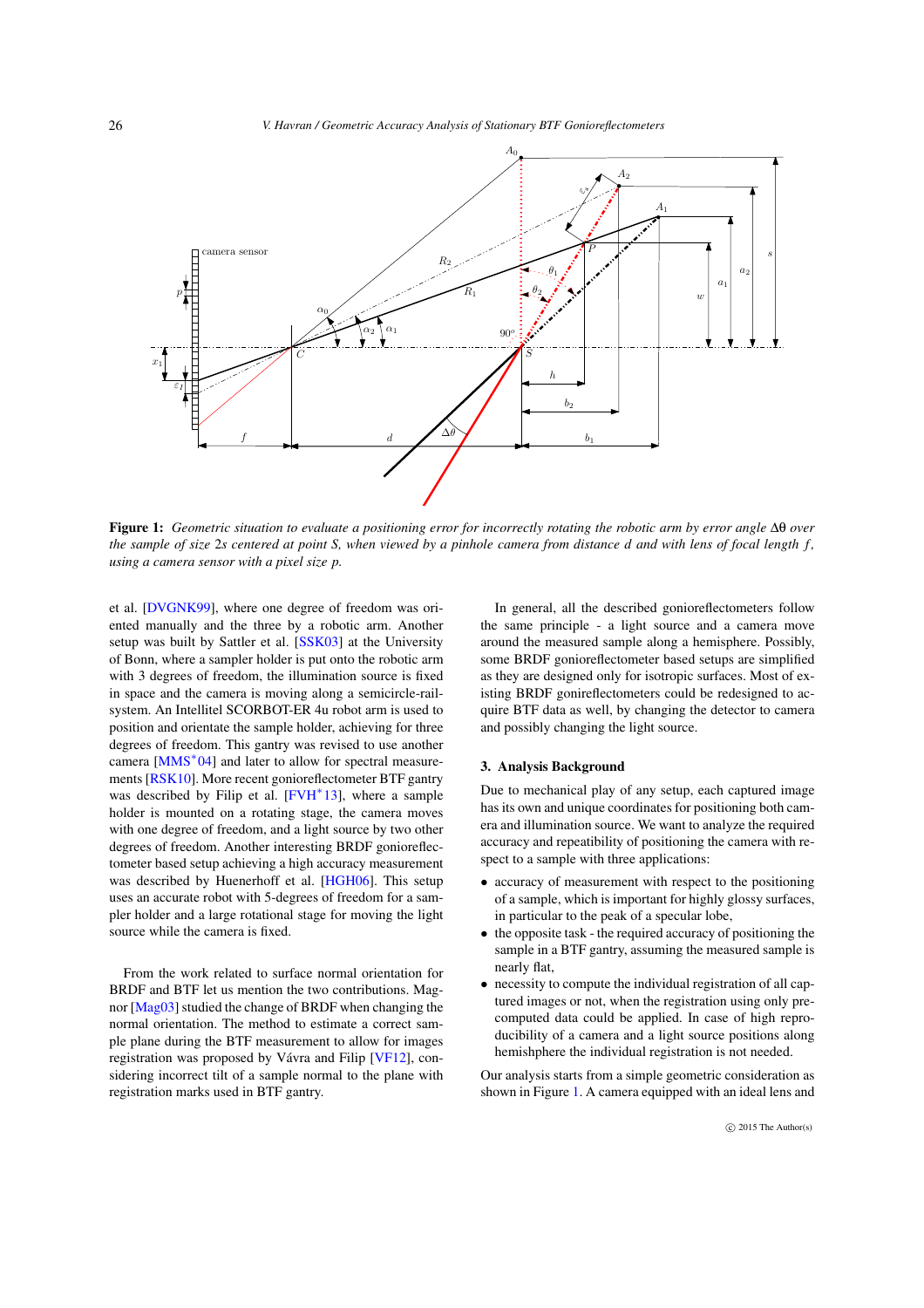CCD/CMOS camera sensor is at a specific distance *d* from the measured sample. We assume that the direction between the sample center  $(0,0,0)$  and robotic arm holding the camera is parameterized by  $d$ ,  $\theta$ , and  $\varphi$  in spherical coordinate system  $(x, y, z) = (d \sin \theta \cos \phi, d \sin \theta \sin \phi, d \cos \theta)$ .

We can evaluate the effect of angular error positioning of an arm to the angle  $\theta_2$  instead of the correct angle  $\theta_1$  over the sample twofolds:

- *in object space on a sample* the error shift  $ε_S$  of a point on the sample as being seen on the camera chip for the same pixel, while a pixel on a camera remains the same,
- *in image space on a camera sensor* the error shift ε*p* of a point on a camera sensor from the right position to a wrong position.

For the derivations of errors in two spaces we will need the following terms as shown in Figure [1:](#page-1-0)

- distance *d* between the camera and the sample,
- focal length *f* of the camera,
- size of pixel *p* on the camera detector,
- size 2*s* of BTF sample.

# 4. Object Space Error Analysis

For this analysis we consider a ray  $R_1$  from a pixel  $x_1$ through the lens center. That pixel in the object space corresponds either to the point *A*<sup>1</sup> for correct rotational positioning of a sample at an inclination angle  $\angle \theta_1$ , while in reality the sample is rotated at an inclination angle  $\angle \theta_2$ , hence the point  $P$  is being viewed at the camera pixel  $x_1$ . We want to compute the error  $\varepsilon_s$  as the distance between the point *A*<sup>1</sup> and the point *P* as a result of the inclination angle error  $\Delta\theta = \theta_2 - \theta_1$ . We can start the derivation from a simple trigonometric functions and property of similar triangle:

$$
a_1 = s\cos\theta_1, \qquad a_2 = s\cos\theta_2 \tag{1}
$$

$$
b_1 = s \sin \theta_1, \qquad b_2 = s \sin \theta_2 \tag{2}
$$

$$
\frac{a_1}{d+b_1} = \frac{w}{d+h}, \qquad \frac{a_2}{b_2} = \frac{w}{h}
$$
 (3)

Then we can compute unknown positions of a point  $P =$  $(w, h)$  for incorrectly rotated sample at angle  $\theta_2$  as follows:

$$
w = \frac{da_1a_2}{a_2(d+b_2) - a_1b_2} \tag{4}
$$

$$
h = \frac{da_1b_2}{a_2(d+b_2)-a_1b_2},
$$
\n(5)

so the error  $\varepsilon_{S,\theta}$  between the right point  $A_1$  and incorrectly considered point *P*:

$$
\varepsilon_{S,\theta}[mm] = \sqrt{(h - b_2)^2 + (w - a_2)^2}
$$
 (6)

or alternatively this can be expressed by using either trigonometric function  $\sin \theta_1$  or  $\cos \theta_1$ :

$$
\varepsilon_{S,\theta}[mm] = \frac{b_2 - h}{\sin \theta_1} = (b_2 - h)\frac{s}{b_2} = \frac{a_2 - w}{\cos \theta_1} = (a_2 - w)\frac{s}{a_2} \quad (7)
$$

 $\circ$  2015 The Author(s)

Substituting for terms  $a_1$ ,  $a_2$ ,  $b_1$  and  $b_2$  we get then in terms of  $s$ ,  $\theta_1$ ,  $\theta_2$  and *d* this error:

$$
\varepsilon_{S,\theta} = s \left( \cot \theta_2 - \frac{d \cos \theta_1 \cot \theta_2}{\cos \theta_2 (d + s \sin \theta_2) - \cos \theta_1 s \sin \theta_2} \right) (8)
$$

For small changes in azimuth angle  $\varphi = \varphi_1 - \varphi_2$  (assuming  $\sin \alpha = \alpha$ ), so instead of correct angle  $\varphi_1$  using  $\varphi_2$ , we get the error of positioning the sample simply as:

$$
\varepsilon_{S,\varphi}[mm] \approx s \cos \theta_1 \sin(\varphi_2 - \varphi_1) \tag{9}
$$

Putting the two errors together we then get the total error ε*<sup>S</sup>* for both inclination and azimuthal error as follows:

$$
\varepsilon_S[mm] \approx \sqrt{\varepsilon_{S,\theta}^2 + \varepsilon_{S,\phi}^2} \tag{10}
$$

#### 5. Image Space Error Analysis

The image space error analysis requires to compute the error in camera coordinate space on a camera sensor. The error due to wrong inclination of camera with respect to the sample on a camera sensor is simply computed as:

$$
\frac{a_1}{d+b_1} = \frac{x_1}{f} \qquad \frac{a_2}{d+b_2} = \frac{x_2}{f} \tag{11}
$$

$$
\varepsilon_{I,\theta}[mm] = \frac{fa_1}{d+b_1} - \frac{fa_2}{d+b_2} \tag{12}
$$

When we substitute for  $a_1$ ,  $a_2$ ,  $b_1$ , and  $b_2$  and compute the distance between individual pixels of size  $p$ , we get then the error in image space expressed in pixels as:

$$
\varepsilon_{I,\theta}[-] = \frac{\varepsilon_{I,\theta}[mm]}{p} = \frac{1}{p} \left( \frac{f s \cos \theta_1}{d + s \sin \theta_1} - \frac{f s \cos \theta_2}{d + s \sin \theta_2} \right) (13)
$$

In azimuthal plane for using  $\varphi_2$  instead of correct  $\varphi_1$  we compute the error as distance on the camera sensor as:

$$
\varepsilon_{I,\varphi}[mm] = \frac{fa_1}{d+b_1} \sin(\varphi_2 - \varphi_1) = \frac{f s \cos \theta_1 \sin(\varphi_2 - \varphi_1)}{d+s \sin \theta_1} \quad (14)
$$

and in terms of pixels then:

$$
\varepsilon_{I,\varphi}[-] = \frac{\varepsilon_{I,\varphi}[mm]}{p} = \frac{f s \cos \theta_1 \sin(\varphi_2 - \varphi_1)}{p(d + s \sin \theta_1)}\tag{15}
$$

Putting the two pixel errors together we then get the total error  $\varepsilon_I$  for both inclination and azimuthal error as follows:

$$
\varepsilon_I \approx \sqrt{\varepsilon_{I,\theta}^2 + \varepsilon_{I,\phi}^2}
$$
 (16)

# 6. Analysis of Existing BTF Gonioreflectometers

We can utilize the known data about the construction and properties of existing BTF gantries to compute the error in object and image space. Based on the error we can determine if all the captured images have to be registered individually when rectifying the images prior further processing, such as BTF data compression. In Table [1](#page-3-0) we summarize the already described important properties of existing BTF/BRDF gonioreflectometers plus the maximum inclination angle θ*max* used for measurement and the found angular error Δθ, Δφ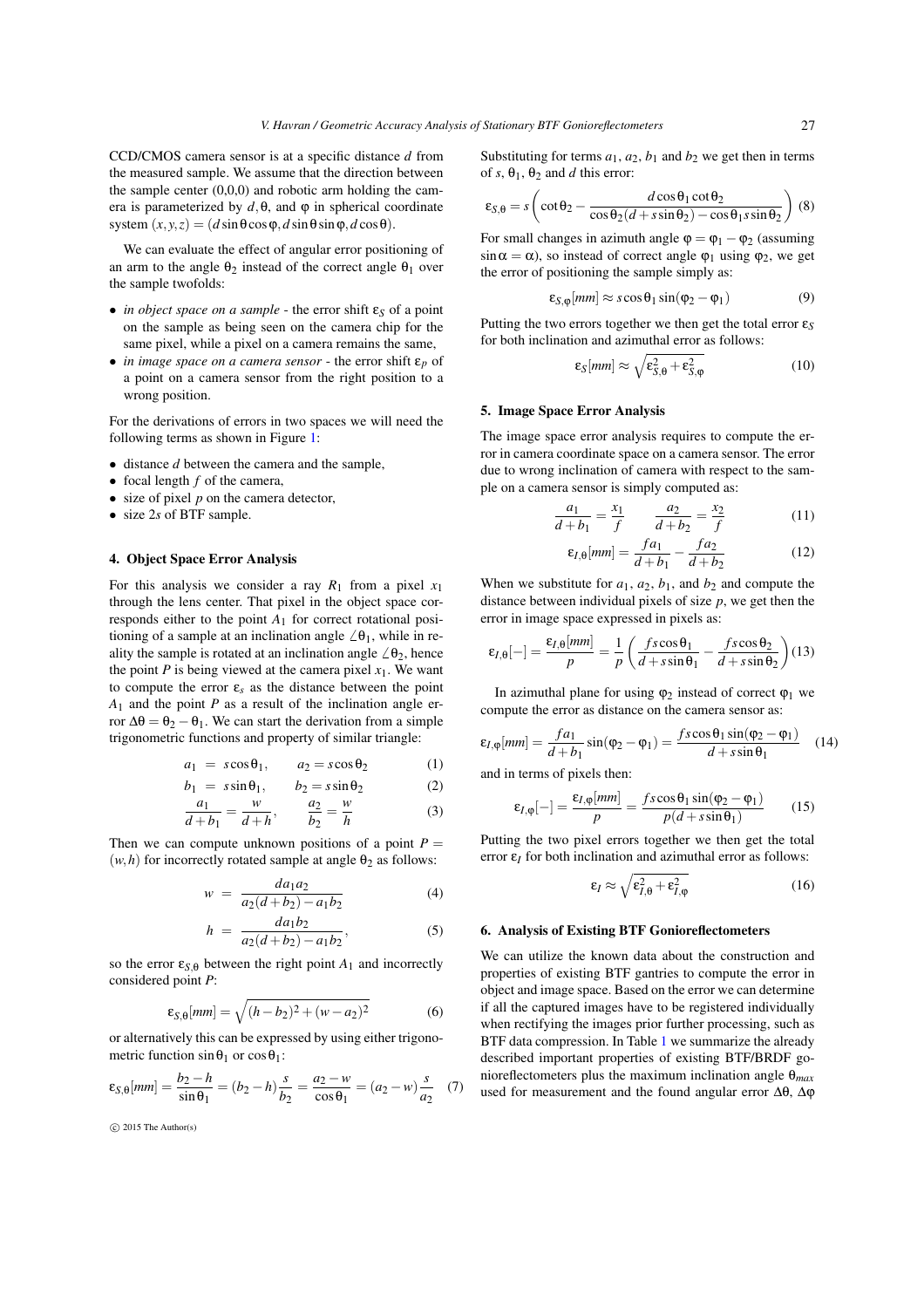*V. Havran / Geometric Accuracy Analysis of Stationary BTF Gonioreflectometers*

<span id="page-3-1"></span>

|                                               |                  | Gonioreflectometer specification |                   |                        |                    |             |
|-----------------------------------------------|------------------|----------------------------------|-------------------|------------------------|--------------------|-------------|
|                                               |                  | #1                               | #2                | #3                     | #4                 | $#5$ (BRDF) |
| Described at                                  |                  | <b>SSK031</b>                    | $[MMS^*04]$       | <b>[RSK10]</b>         | $[FWH^*13]$        | [HGH06]     |
| Distance $d$                                  | mm               | 1700                             | 1700              | 2400                   | 2000               | 781.84      |
| Focal length $f$                              | mm               | 180                              | 180               | 135                    | 180                |             |
| Camera model                                  |                  | Kodak DCS 760                    | Kodak DCS Pro 14n | CoolSNAP K4            | AVT Spike 1600 C   |             |
| Sensor size                                   | mm               | $27.65 \times 18.48$             | $36\times24$      | $15.155 \times 15.155$ | $36\times24$       |             |
| Pixels                                        |                  | $3072\times2048$                 | $4560\times3048$  | $2048 \times 2048$     | $4872 \times 3248$ |             |
| Pixel size $p$                                | $\mu$ m          | $9\times9$                       | $7.8\times7.8$    | $7.4 \times 7.4$       | $7.4 \times 7.4$   |             |
| Half sample size $s$                          | mm               | 40                               | 40                | 32.5                   | 70                 |             |
| Max. inclination $\theta_{max}$               | $\overline{o}$   | 75                               | 75                | 85                     | 75                 | 88          |
| Angular error $\Delta\theta$ and $\Delta\phi$ | $\boldsymbol{o}$ | $\pm 0.61*$                      | $\pm 0.61*$       | $\pm 0.61*$            | $\pm 0.03$         | $\pm 0.002$ |
| Object space error $\varepsilon_{S,\theta}$   | [mm]             | 1.56                             | 1.56              | 4.40                   | 0.080              |             |
| Object space error $\varepsilon_{S, \phi}$    | [mm]             | 0.11                             | 0.11              | 0.04                   | 0.005              |             |
| Object space error $\varepsilon_s$            | [mm]             | 1.56                             | 1.56              | 4.40                   | 0.080              |             |
| Image space error $\varepsilon_{I,\theta}$    | [pixels]         | 4.73                             | 5.46              | 3.17                   | 0.242              |             |
| Image space error $\varepsilon_{l,0}$         | [pixels]         | 1.26                             | 1.46              | 0.28                   | 0.065              |             |
| Image space error $\varepsilon_l$             | [pixels]         | 4.90                             | 5.65              | 3.18                   | 0.250              |             |

Table 1: *The summary of properties for existing BTF gantries and one BRDF gantry based on gonioreflectometer construction. Note that the last column belongs to BRDF gantry that was designed for metrological applications.* <sup>∗</sup> *The accuracy in angle positioning for UBO gantry was only estimated from the robot documentation as it is not clearly specified there, but given in numbers from measurement in [\[SSW](#page-4-3)*∗*14].*

<span id="page-3-0"></span>of arm positioning. The object space and image space error are then computed according to the formulas derived in the previous section.

From the results in Table [1](#page-3-0) it is apparent that for original camera resolution the object space error is rather big as viewing at the inclination angle 75*<sup>o</sup>* or even 85*<sup>o</sup>* would require extremely accurate positioning to keep the error below acceptable level. Fortunately, as the footprint of the sample on the camera sensor decreases with  $\cos\theta$  factor as well, the image space error remains at acceptable level for designs #4, while the images acquired from gantries #1 to #3 require careful image registration based on the registration marks that are close to BTF sample. The dependence of an object space and image space error on the inclination angle θ for gantries #1 to #4 is shown in graph in Figure [2.](#page-4-12)

**Discussion.** The object space error  $\varepsilon_S$  depends on the inclination angle θ, the higher the angle θ the larger the object space error. The image space error  $\varepsilon_l$  almost does not depend on the inclination angle θ and only increases with the angular error  $\Delta\theta$  and  $\Delta\phi$  of arm positioning. To keep the image space error in a reasonable range (such as  $\varepsilon_I < 0.25$ ) for easy subsequent image data processing we need to have sufficiently accurate and reproducible positioning of arm with the angle positioning error below  $0.03^\circ = 1.8$  arc minutes. This way we can avoid the individual registration of each captured image as we can use precomputed data for registration. If the angular positioning error is high, it is necessary to compute image registration for each captured image individually, based on detection of registration marks attached to the BTF sample or a sample holder, as described for the gantries  $#1$  to  $#3$  in  $[SSK03, MMS^*04, RSK10]$  $[SSK03, MMS^*04, RSK10]$  $[SSK03, MMS^*04, RSK10]$  $[SSK03, MMS^*04, RSK10]$  $[SSK03, MMS^*04, RSK10]$ . The individual image registration cannot change the fact that data are measured at different four dimensional coordinates than specified, which can be important for glossy materials.

## 7. Consideration for future BTF gantries

While the camera/light source arrays may be seen as more perspective way of measuring BTF, they have two disadvantages: (1) the higher price, due to necessity to have several cameras and many light sources positioned on a hemisphere, (2) the impossibility to measure surface reflectance at some specified angles that might be required for some glossy BTF materials. The kaleidoscope BTF gantries [\[HP03\]](#page-4-13) are of limited spatial and directional resolution. Therefore a BTF gonioreflectometer that needs only a single camera with lens, one light source, and only 4 degrees of freedom angular positioning mechanism seems to be the most economical way to acquire BTF data if we can accept longer acquisition times and/or we have low budget to build a BTF gantry.

We have checked the possibility of mechatronic actuators on the market to implement accurate rotational motion required by gonioreflectometers. To keep the error of angular positioning low enough it is necessary to use an accurate servo motor actuators featuring the absolute encoder with high number of bits per revolution. Current industrial production in theory allows to use such encoder up to 18 or 20 bits per shaft revolution, while in practice the absolute accuracy of these encoders is a bit lower and achieves maximally 14 to 16 bits. More difficult problem is that to allow for sufficient torque to move relatively rigid robotic arms with a